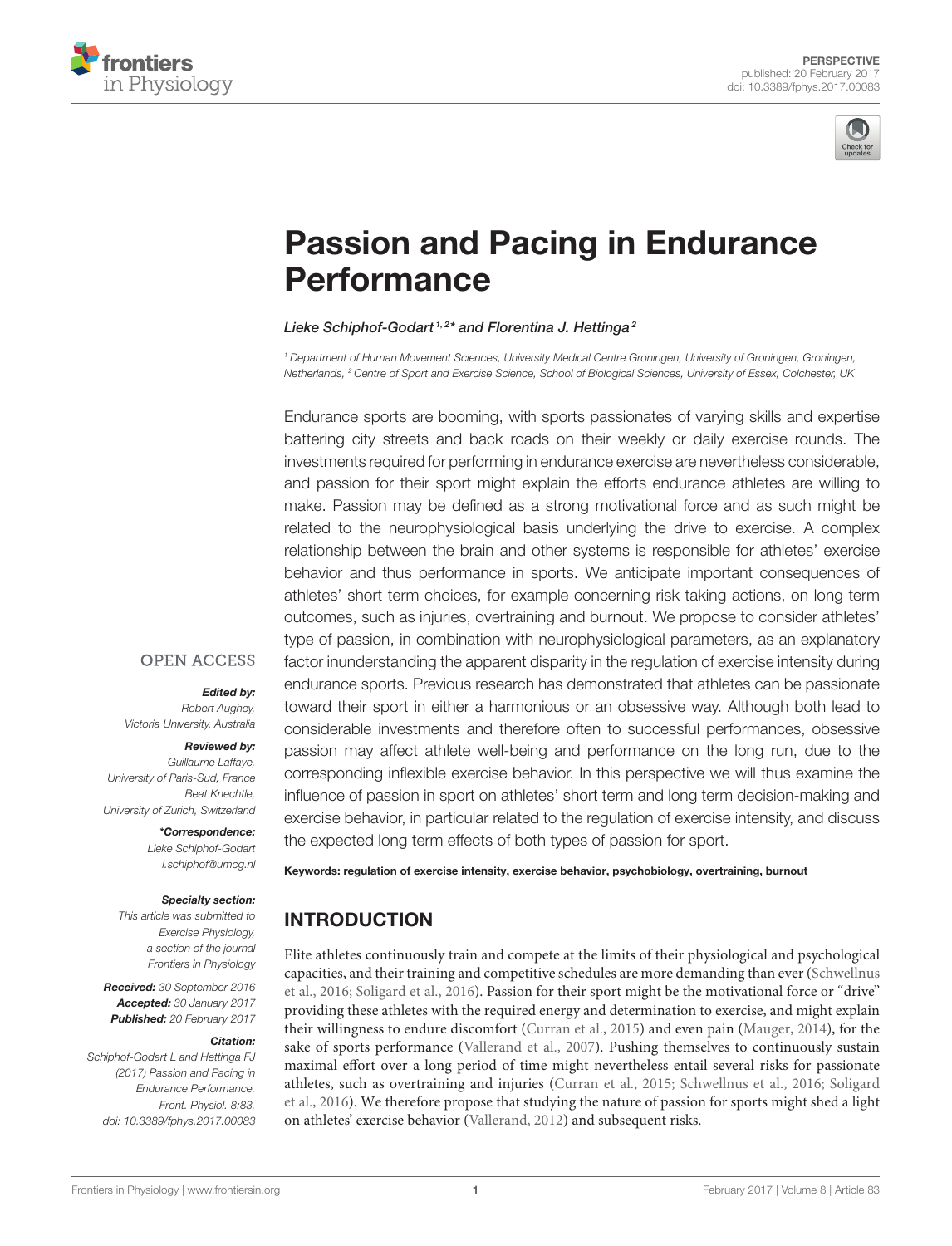In cyclic middle and long-distance exercise, athletes need to adequately estimate their physiological capacity and regulate exercise accordingly during training and races, in order to perform optimally [\(Foster et al., 2003;](#page-4-3) [Abbiss and Laursen, 2008\)](#page-4-4). As it represents a strong motivational force [\(Vallerand et al.,](#page-5-3) [2008;](#page-5-3) [Curran et al., 2015\)](#page-4-1), passion might be a key factor in explaining their subsequent exercise behavior, both within a race and throughout the competitive season, derived from complex interactions between factors either promoting or reducing their drive to exercise [\(McCormick et al., 2015\)](#page-4-5).

In this perspective, we will address athletes' exercise behavior and pacing by examining the impact of passion on the regulation of exercise intensity and exercise behavior from a psychological and a physiological angle. Adopting a psychophysiological approach to study the drive to exercise might elucidate athletes' pacing both on the short (during a single exercise bout or race) and long (a season or even an athletes' career) term and allow the examination of subsequent outcomes, such as athlete performance and well-being [\(McCormick et al., 2015\)](#page-4-5).

## PASSION IN SPORTS ACCORDING TO **PSYCHOLOGY**

In the field of psychology, varying definitions of motivation have been proposed, most of which consider motivation as a combination of internal and/or external stimuli, pushing people to act or to react [\(Vallerand, 2012\)](#page-5-2). In sports, motivation is used to describe the initiation, direction, intensity, and persistence of behavior [\(Vallerand, 2012\)](#page-5-2), in short; the "drive" to exercise. Passion is defined as a "particularly strong motivation toward a self-defining activity," and thus might be a useful construct to understand athletes' "drive" to exercise [\(Vallerand, 2008;](#page-5-4) Curran et al., [2015\)](#page-4-1). As this drive seems imperative to sustain effort during endurance sports, notably at the elite level [\(Curran et al.,](#page-4-1) [2015\)](#page-4-1), understanding athletes' passion for sport might thus elucidate athletes' willingness to engage in demanding endurance exercise [\(Vallerand et al., 2003\)](#page-5-5). The Dualistic Model of Passion proposed by Vallerand introduces passion as a key element in the long-term outcomes of engagement in activities [\(Vallerand,](#page-5-2) [2012;](#page-5-2) [Bridekirk et al., 2016\)](#page-4-6). By considering two distinct types of passion, namely harmonious and obsessive passion, this model explains apparent disparity in athletes' exercise behavior [\(Vallerand, 2012;](#page-5-2) [Curran et al., 2015\)](#page-4-1).

For athletes to develop a passion for their sport, they must highly value their activity, which distinguishes passion from both intrinsic and extrinsic motivation which can exist in different degrees from "not at all motivated" to "highly motivated" [\(Mageau et al., 2009\)](#page-4-7). In accordance with Self-Determination Theory, different reasons for engaging in an activity might lead to different outcomes resulting from the two different types of passion [\(Ryan and Deci, 2000;](#page-4-8) [Vallerand, 2012\)](#page-5-2). Autonomous reasons, such as the inherent pleasure an activity brings, are known to lead to intrinsic motivation [\(Ryan and Deci, 2000\)](#page-4-8). If the given activity becomes part of athlete's identity, a harmonious passion can result [\(Mageau and Vallerand, 2007\)](#page-4-9). When athletes feel obliged to practice, or if the activity serves important compensatory or external functions, this will lead to a more extrinsic form of motivation, and, in time, can result in an obsessive passion [\(Mageau and Vallerand, 2007\)](#page-4-9).

Passion and its resulting strong motivation are an essential prerequisite to attain and maintain the highest level in elite sport [\(Vallerand, 2012;](#page-5-2) [Curran et al., 2015\)](#page-4-1). A harmonious passion results from engaging repeatedly in an activity that provides athletes with positive emotional experiences, such as joy, feelings of mastery and high levels of concentration [\(Mageau et al., 2009;](#page-4-7) [Bridekirk et al., 2016\)](#page-4-6). Harmoniously passionate athletes feel free and autonomous in their choice to engage in their activity, and can maintain a healthy balance between their sport and other important life domains [\(Vallerand et al., 2008\)](#page-5-3). Those with an obsessive passion for their sport perceive an unstoppable urge to practice, for example because their self-esteem relies on their athletic performance [\(Vallerand et al., 2007;](#page-5-1) [Bridekirk et al.,](#page-4-6) [2016\)](#page-4-6).

Obsessive athletes feel they have no choice but to invest maximally in their activity: their passion has come to control their exercise behavior [\(Vallerand, 2012\)](#page-5-2), which may lead to negative emotions [\(Curran et al., 2015;](#page-4-1) [Bridekirk et al., 2016\)](#page-4-6).

The nature of athletes' passion therefore influences decision making before and during exercise as well as throughout the competitive season [\(Mageau and Vallerand, 2007\)](#page-4-9). Hence, understanding athletes' passion might (partially) elucidate their exercise behavior and the resulting benefits and drawbacks throughout the competitive season [\(Mageau and Vallerand, 2007;](#page-4-9) [Vallerand, 2012\)](#page-5-2).

## PASSION IN SPORTS ACCORDING TO PHYSIOLOGY: A NEUROPHYSIOLOGICAL PERSPECTIVE UNDERLYING THE DRIVE TO EXERCISE

The nature of athletes' passion, and thus of their drive to exercise, might represent one of the many factors influencing exercise behavior. In past research, the regulation of this drive to sustain exercise has been examined from a neurophysiological angle [\(Meeusen et al., 2006;](#page-4-10) [Roelands et al., 2013\)](#page-4-11). It has been found that neurotransmitters, such as dopamine, noradrenalin and serotonin, can maintain or decrease arousal and motivation to continue physical effort [\(Meeusen et al., 2006\)](#page-4-10). Modifications in the release and re-uptake of neurotransmitters can influence the regulation of athletes' power output and central fatigue and hence influence exercise performance [\(Roelands et al., 2013\)](#page-4-11).

Dopamine for example is known to play an important role in motivation, reward, attention, addiction, control of voluntary movement and locomotion [\(Meeusen et al., 2006\)](#page-4-10). An increase in dopamine was found to enhance motivation toward rewarding goals in prolonged exercise, resulting in improved performance [\(Roelands et al., 2008a\)](#page-4-12). Noradrenaline on the other hand is associated with the regulation of attention, arousal, anxiety, pain, mood, and depression [\(Meeusen et al., 2006\)](#page-4-10). Increasing its concentrations resulted in decreased time trial performance [\(Roelands et al., 2008b\)](#page-4-13). Although no effects of serotonin level manipulations on performance could be demonstrated, high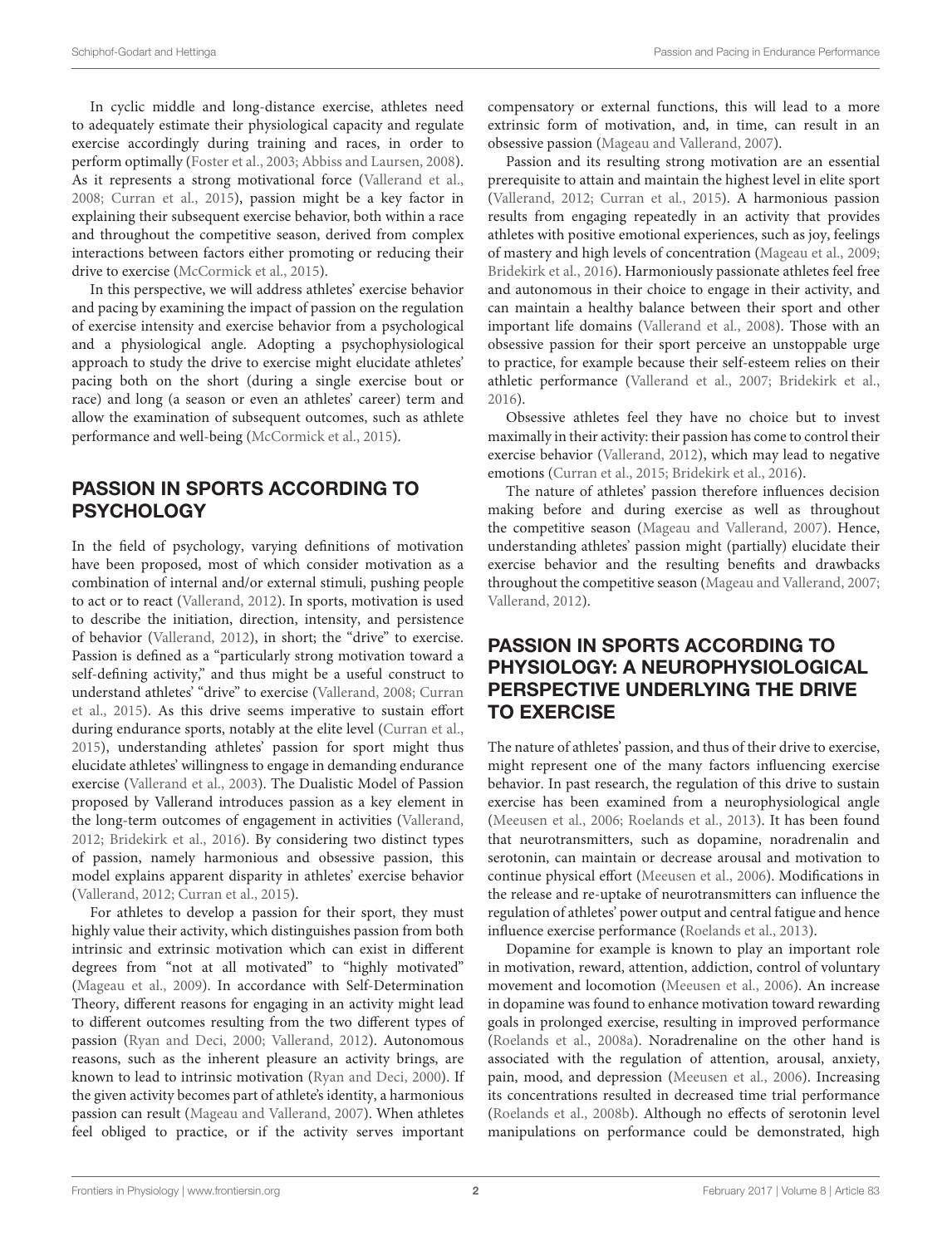serotonin levels appear to inhibit athletes' ability and motivation to perform an end sprint during exercise [\(Roelands et al., 2009\)](#page-4-14).

In short, manipulations of brain dopamine or noradrenaline concentrations may delay fatigue, or on the contrary deteriorate performance in the heat [\(Roelands et al., 2015\)](#page-4-15). Neurotransmitters thus might be considered as indispensable mediators between the drive to exercise and actual behavior, leading to adjustments in energy expenditure and effort exerted [\(Roelands et al., 2013\)](#page-4-11).

## REGULATION OF EXERCISE INTENSITY AND ENDURANCE PERFORMANCE

The goal-directed regulation of exercise intensity over an exercise bout in which athletes need to decide how and when to invest their energy has been defined as pacing [\(Smits et al., 2014\)](#page-5-6) and its outcome can be measured as athletes' power output or velocity profile during exercise [\(de Koning et al., 1999;](#page-4-16) Foster et al., [2003\)](#page-4-3). In order to perform optimally, athletes must choose the best pacing strategy for a given situation, based on their physiological and psychological capabilities (Baron et al., [2009\)](#page-4-17). Fatigue, ambient conditions and manipulations of brain neurotransmitters clearly act on athletes' regulatory mechanisms and hence affect their exercise behavior (Roelands et al., [2013\)](#page-4-11). The relationship between brain neurotransmitters and athletes' pacing behaviors seems to be mediated by the subjective interpretation of their physical state, also known as their rate of perceived exertion (RPE) [\(Borg, 1982;](#page-4-18) Marcora and Staiano, [2010\)](#page-4-19). Interestingly, psychological factors implicated in athletes' endurance performance are thought to act through these same mechanisms. Both physiological and psychological factors act on motivation to continue or perception of effort and thus are important in the regulation of exercise intensity (Abbiss and Laursen, [2008\)](#page-4-4).

In understanding exercise regulation, most recent theories share the consideration of an interaction between the physical work realized and the cognitive and psychological interpretation of the sensations this physical work causes [\(Abbiss et al., 2015\)](#page-4-20). Millet, for example, propose the flush-model, which provides useful insight on how environmental conditions, such as sleep deprivation or nutritional strategies, may affect ultra-endurance performance [\(Millet, 2011\)](#page-4-21). This holistic model incorporates ratings of perceived fatigue as a crucial element of the regulation of exercise intensity and provides insight in the complexity of exercise regulation [\(Millet, 2011\)](#page-4-21).

Fatigue during exercise has been described as being composed of both a neurophysiological and a subjective component [\(Pereira et al., 2014;](#page-4-22) [Enoka and Duchateau, 2016\)](#page-4-23). Cognitive and psychological factors thus are considered to play a key role in the perception of fatigue, for example in the psychobiological model. [\(Marcora and Staiano, 2010;](#page-4-19) [Noakes, 2012\)](#page-4-24). It seemshat perception of effort or fatigue can be regarded as a source of information, used for regulating exercise intensity (Marcora and Staiano, [2010;](#page-4-19) [Noakes, 2012\)](#page-4-24). Maladaptive pacing strategies therefore may result from a misinterpretation of RPE or, for example, concentrating on the wrong stimuli. Due to the subjective element in the perception of effort and fatigue, athletes are at risk of either investing too much or insufficient energy during their race leading to submaximal performance (Foster et al., [1993;](#page-4-25) [Baron et al., 2009\)](#page-4-17). An optimal pacing strategy requires the continuous selection of the appropriate amount of effort to exert at any given moment [\(Baron et al., 2009\)](#page-4-17), hence decision-making aspects are crucial in endurance exercise performance [\(Renfree et al., 2014;](#page-4-26) [Smits et al., 2014;](#page-5-6) Micklewright et al., [2016\)](#page-4-27). Recently, novel theoretical frameworks have been developed in order to explore decision-making and pacing.

Human-environment interactions seem crucial understanding the regulation of exercise intensity in competitive situations. Internal factors, such as fatigue, and external factors, such as the behavior of an opponent, have indeed been shown to influence the drive to exercise, pacing and performance (Smits et al., [2014;](#page-5-6) [Konings et al., 2016b\)](#page-4-28). Athletes seem to adapt their behavior to the actions of their opponents, for providing athletes with an opponent or feedback has been shown to impact on their power output, in middle-distance and endurance exercise [\(Noorbergen et al., 2015;](#page-4-29) [Konings et al., 2016a](#page-4-30)[,b;](#page-4-28) [Smits et al.,](#page-5-7) [2016\)](#page-5-7). Between competing athletes of comparable physical capacities, the drive to exercise and its resulting decision making might thus represent the difference between victory and defeat [\(McCormick et al., 2015\)](#page-4-5).

Interestingly, the observed effects of several external manipulations [\(Konings et al., 2016b\)](#page-4-28) have been similar to those of the previously described pharmacological (and thus internal) interventions (e.g., [Meeusen et al., 2006;](#page-4-10) Roelands et al., [2013\)](#page-4-11). This drive to exercise and its magnitude can thus be influenced by manipulation of various internal and external factors. One of these factors could be the nature and magnitude of an athlete's passion [\(Mageau and Vallerand, 2007;](#page-4-9) [Vallerand,](#page-5-2) [2012\)](#page-5-2), influencing pacing behavior during exercise for example by modifying the perception and prioritizing of different stimuli [\(Curran et al., 2015;](#page-4-1) [McCormick et al., 2015;](#page-4-5) [Bridekirk et al.,](#page-4-6) [2016\)](#page-4-6).

# PASSION AND PACING

Passion for sport is a strong motivational force, encouraging athletes to engage in strenuous exercise and pushing them to realize the countless training sessions and competitions needed to reach the top. Hence it might aid in enhancing athletic performance [\(Vallerand, 2012;](#page-5-2) [McCormick et al., 2015\)](#page-4-5).

Harmonious passion indeed leads to a strong drive to exercise, compatible with enhanced concentration, feelings of mastery and positive emotions during a race [\(Mageau and Vallerand, 2007;](#page-4-9) [Vallerand, 2012\)](#page-5-2). These positive emotions have been linked to the development of optimal pacing behavior in sports, as athletes can use and manage their emotions to guide them toward optimal performance [\(Baron et al., 2009\)](#page-4-17), and to weigh their options wisely [\(Vallerand et al., 2008;](#page-5-3) [Curran et al., 2015\)](#page-4-1). Harmonious passion also protects against negative distraction, unrealistic goals and stress during exercise [\(Vallerand et al., 2007;](#page-5-1) Curran et al., [2015\)](#page-4-1), and helps athletes to prioritize long term benefits over short term profits [\(Rip et al., 2006;](#page-4-31) [Vallerand, 2012;](#page-5-2) Curran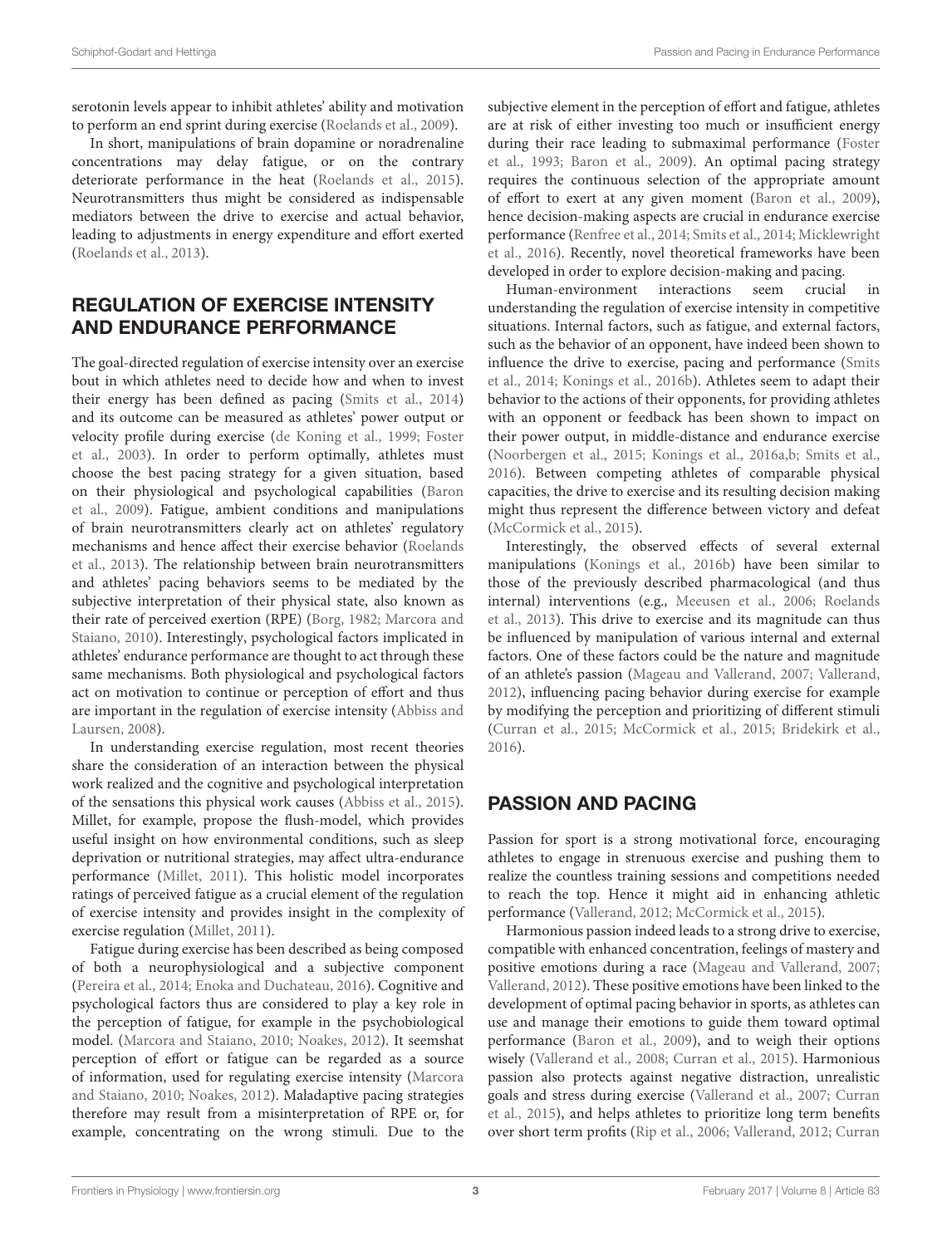et al., [2015\)](#page-4-1). As such, harmonious passion is believed crucial for attaining high levels of performance both on the short and the long term [\(Vallerand, 2012\)](#page-5-2).

Although obsessive passion intuitively seems beneficial, it mostly leads to negative outcomes, both on the short as on the long term [\(Mageau and Vallerand, 2007;](#page-4-9) [Curran et al., 2015\)](#page-4-1). Due to its compulsive nature, this type of passion is related to negative affect, stress, anxiety and feelings of guilt during exercise [\(Vallerand, 2012;](#page-5-2) [Curran et al., 2015;](#page-4-1) [Bridekirk et al.,](#page-4-6) [2016\)](#page-4-6).

During a race, dealing with both negative emotions and the task at hand is mentally and emotionally exhausting, so obsessive passion decreases athletes' ability to concentrate and attain a state of "flow" [\(Bridekirk et al., 2016\)](#page-4-6). Moreover, it hampers endurance performance by causing augmented feelings of exertion or erroneous interpretations of the athlete's capacities [\(Bridekirk et al., 2016\)](#page-4-6). A strong obsession with their activity may thus render athletes incapable of regulating their efforts wisely [\(Curran et al., 2015;](#page-4-1) [Bridekirk et al.,](#page-4-6) [2016\)](#page-4-6) and may result in risky, all-out pacing strategies and in the inability to accept defeat [\(Curran et al., 2015;](#page-4-1) [Bridekirk et al., 2016\)](#page-4-6). Obsessive athletes also might intentionally disregard the limits of their physical and mental capacities for the sake of a short term victory [\(Curran et al., 2015\)](#page-4-1), hence disregarding rational and "safe" decisions that might prevent accidents, overtraining and overuse injuries [\(Rip et al.,](#page-4-31) [2006\)](#page-4-31).

Passion of an obsessive nature is therefore expected to prove particularly disadvantageous, considering the complex task of managing training and competition loads throughout a season [\(Bridekirk et al., 2016;](#page-4-6) [Schwellnus et al., 2016;](#page-4-0) Soligard et al., [2016\)](#page-5-0). This inadequate decision-making regarding exercise behavior might eventually lead to overuse injuries, overtraining syndrome and burnout in obsessive athletes [\(Vallerand, 2012;](#page-5-2) [Curran et al., 2015\)](#page-4-1).

## FURTHER PRACTICAL IMPLICATIONS IN SPORTS: TRAINING ADHERENCE, BURNOUT, AND OVERTRAINING SYNDROME

The limiting factor for reaching and maintaining elite level in sports nowadays seems to be an athlete's capability to remain injury-free and to endure high training loads for a long period of time [\(Schwellnus et al., 2016\)](#page-4-0). Current demands in elite sports enhance athletes' risk for insufficient physical and mental recovery [\(Meeusen et al., 2013\)](#page-4-32). This may lead to athletes experiencing burnout or overtraining syndrome, resulting in physical and mental exhaustion and a considerably decreased drive to exercise [\(Curran et al., 2015\)](#page-4-1). Several biological, neurochemical, and hormonal regulation mechanisms associated with the development of these symptoms have been identified [\(Meeusen et al., 2013\)](#page-4-32). A major risk factor for injuries, overtraining and illness might be inadequate load management throughout the season [\(Schwellnus et al., 2016;](#page-4-0) [Soligard et al., 2016\)](#page-5-0), which in turn has been suggested to be affected by factors of various nature, such as fatigue, psychology, and metabolic and hormonal factors (Schwellnus et al., [2016;](#page-4-0) [Soligard et al., 2016\)](#page-5-0). Symptoms of athlete burnout for example include both emotional and physical exhaustion [\(Rip et al., 2006\)](#page-4-31). Based on the above, we propose that athletes' passion and drive to exercise might lead to either adequate or inadequate pacing behavior and the subsequent effects on long term outcomes during an athlete's career. It was indeed demonstrated that measuring physical training load does not suffice in predicting or preventing long term injuries and neither do neurophysiological parameters alone [\(Meeusen et al., 2013;](#page-4-32) [Schwellnus et al., 2016;](#page-4-0) [Soligard et al.,](#page-5-0) [2016\)](#page-5-0).

Overtraining and burnout may be caused by an interaction of both physical and psychological factors. Indeed, modifications of neurotransmitters in the brain lead to an alteration in pacing and willingness to exercise but also result in both the physical and emotional exhaustion characteristic for athlete burnout [\(Roelands et al., 2013;](#page-4-11) [Curran et al., 2015\)](#page-4-1). In addition to these physiological parameters, psychological aspects, such as mood states, already have been identified as possible markers of overtraining and athlete burnout [\(Soligard et al., 2016\)](#page-5-0). Indeed, perceived motivational climate as well as athletes' commitment and coping with adversity might increase their vulnerability to detrimental long term outcomes [\(McCormick et al., 2015;](#page-4-5) [Schwellnus et al., 2016;](#page-4-0) [Soligard et al., 2016\)](#page-5-0). These factors interestingly all are closely related to the nature of athletes' passion for and drive to exercise [\(Vallerand, 2012;](#page-5-2) [Curran et al.,](#page-4-1) [2015;](#page-4-1) [Bridekirk et al., 2016\)](#page-4-6).

# **CONCLUSION**

Elite endurance athletes must display a considerable drive and thus a great passion for their sport in order to perform at elite level [\(Vallerand, 2012\)](#page-5-2). Neurotransmitters have been identified as indispensable mediators between this drive to exercise and athletes' actual behavior. They inform athletes about their physical limits and the importance of continuing their effort, leading to adjustments in pacing strategies. In addition, external stimuli, such as opponents, could evoke similar responses by increasing the drive to exercise, hence affecting athletic decisionmaking. Passion for sport may come with a price for athletes obsessive about their sport.

We propose that the nature of elite athletes' passion for sport may provide useful insight in their decision making during exercise. It might affect pacing during a single exercise bout, but also influence exercise behavior during one or several years. Taking into account athletes' passion could therefore be a useful tool for adequate coaching and monitoring of athlete well-being. Although some athletes may be admirably capable of fitting their sport and high training loads into their ever-busy lives, obsessive athletes are expected to be extremely vulnerable to risks of injuries including overuse injuries, overtraining, burnout and drop out [\(Vallerand, 2012;](#page-5-2) [Curran et al., 2015;](#page-4-1) [Soligard et al.,](#page-5-0) [2016\)](#page-5-0).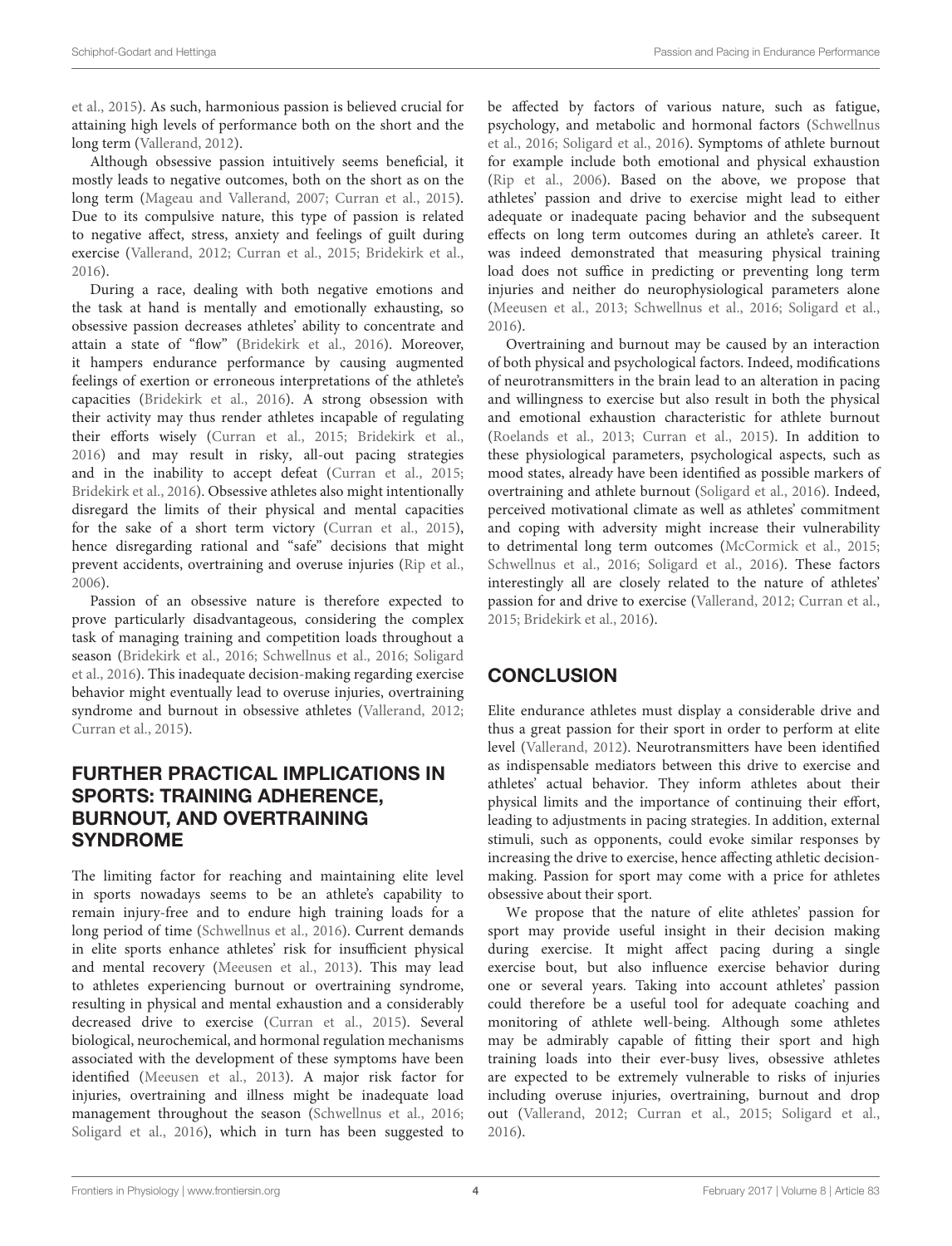### AUTHOR CONTRIBUTIONS

LS and FH contributed to conception and design of the work, drafted it and revised it critically for important intellectual content. Both authors have approved the final version of the manuscript, agree to be accountable for all aspects of the work in ensuring that questions related to the accuracy or integrity of any part of the work are appropriately investigated

#### **REFERENCES**

- <span id="page-4-4"></span>Abbiss, C. R., and Laursen, P. B. (2008). Describing and understanding pacing strategies during athletic competition. Sports Med. 38, 239–252. doi: [10.2165/00007256-200838030-00004](https://doi.org/10.2165/00007256-200838030-00004)
- <span id="page-4-20"></span>Abbiss, C. R., Peiffer, J. J., Meeusen, R., and Skorski, S. (2015). Role of ratings of perceived exertion during self-paced exercise: what are we actually measuring? Sports Med. 45, 1235–1243. doi: [10.1007/s40279-015-0344-5](https://doi.org/10.1007/s40279-015-0344-5)
- <span id="page-4-17"></span>Baron, B., Moullan, F., Deruelle, F., and Noakes, T. D. (2009). The role of emotions on pacing strategies and performance in middle and long duration sport events. Br. J. Sports Med. 45, 511–517. doi: [10.1136/bjsm.2009.059964](https://doi.org/10.1136/bjsm.2009.059964)
- <span id="page-4-18"></span>Borg, G. A. (1982). Psychophysical bases of perceived exertion. Med. Sci. Sports Exerc. 14, 377–381.
- <span id="page-4-6"></span>Bridekirk, J., Turcotte, J., and Oddson, B. (2016). Harmonious passions support cognitive resources. Mot. Emot. 40, 646–654. doi: [10.1007/s11031-016-9561-y](https://doi.org/10.1007/s11031-016-9561-y)
- <span id="page-4-1"></span>Curran, T., Hill, A. P., Appleton, P. R., Vallerand, R. J., and Standage, M. (2015). The psychology of passion: a meta-analytical review of a decade of research on intrapersonal outcomes. Mot. Emot. 39, 631–655. doi: [10.1007/s11031-015-9503-0](https://doi.org/10.1007/s11031-015-9503-0)
- <span id="page-4-16"></span>de Koning, J. J., Bobbert, M. F., and Foster, C. (1999). Determination of optimal pacing strategy in track cycling with an energy flow model. J. Sci. Med. Sport 2, 266–277.
- <span id="page-4-23"></span>Enoka, R. M., and Duchateau, J. (2016). Translating fatigue to human performance. Med. Sci. Sports Exerc. 48, 2228–2238. doi: [10.1249/MSS.0000000000000929](https://doi.org/10.1249/MSS.0000000000000929)
- <span id="page-4-3"></span>Foster, C., De Koning, J. J., Hettinga, F., Lampen, J., La Clair, K. L., Dodge, C., et al. (2003). Pattern of energy expenditure during simulated competition. Medi. Sci. Sports Exerc. 35, 826–831.
- <span id="page-4-25"></span>Foster, C., Snyder, A. C., Thompson, N. N., Green, M. A., Foley, M., and Schrager, M. (1993). Effect of pacing strategy on cycle time trial performance. Med. Sci. Sports Exerc. 25, 383–388.
- <span id="page-4-30"></span>Konings, M. J., Noorbergen, O. S., Parry, D., and Hettinga, F. J. (2016a). Pacing in a broader sense: tactical positioning in 1500m short track speed skating. Int. J. Sports Perf. Physiol. 11, 122–129. doi: [10.1123/ijspp.2015-0137](https://doi.org/10.1123/ijspp.2015-0137)
- <span id="page-4-28"></span>Konings, M. J., Schoenmakers, P. P., Walker, A. J., and Hettinga, F. J. (2016b). The behavior of an opponent alters pacing decisions in 4-km cycling time trials. Physiol. Behav. 158, 1–5. doi: [10.1016/j.physbeh.2016.02.023](https://doi.org/10.1016/j.physbeh.2016.02.023)
- <span id="page-4-9"></span>Mageau, G. A., and Vallerand, R. J. (2007). The moderating effect of passion on the relation between activity engagement and positive affect. Motiv. Emot. 31, 312–321. doi: [10.1007/s11031-007-9071-z](https://doi.org/10.1007/s11031-007-9071-z)
- <span id="page-4-7"></span>Mageau, G. A., Vallerand, R. J., Charest, J., Salvy, S. J., Lacaille, N., Bouffard, T., et al. (2009). On the development of harmonious and obsessive passion: the role of autonomy support, activity specialization, and identification with the activity. J. Personal. [77, 601–646. doi: 10.1111/j.1467-6494.2009.](https://doi.org/10.1111/j.1467-6494.2009.00559.x) 00559.x
- <span id="page-4-19"></span>Marcora, S. M., and Staiano, W. (2010). The limit to exercise tolerance in humans: mind over muscle? Eur. J. Appl. Physiol. 109, 763–770. doi: [10.1007/s00421-010-1418-6](https://doi.org/10.1007/s00421-010-1418-6)
- <span id="page-4-2"></span>Mauger, A. R. (2014). Factors affecting the regulation of pacing: current perspectives. Open Access J. Sports Med. 5, 209–214. doi: [10.2147/OAJSM.S38599](https://doi.org/10.2147/OAJSM.S38599)
- <span id="page-4-5"></span>McCormick, A., Meijen, C., and Marcora, S. (2015). Psychological determinants of whole-body endurance performance. Sports Med. 45, 997–1015. doi: [10.1007/s40279-015-0319-6](https://doi.org/10.1007/s40279-015-0319-6)
- <span id="page-4-32"></span>Meeusen, R., Duclos, M., Foster, C., Fry, A., Gleeson, M., Nieman, D., et al. (2013). Prevention, diagnosis, and treatment of the overtraining syndrome: joint consensus statement of the European College of Sport Science and the

and resolved. All persons designated as authors qualify for authorship, and all those who qualify for authorship are listed.

### ACKNOWLEDGMENTS

The authors gratefully thank Dr. Bart Roelands for his insightful and much appreciated comments and advice.

American College of Sports Medicine. Med. Sci. Sports Exerc. 45, 186–205. doi: [10.1249/MSS.0b013e318279a10a](https://doi.org/10.1249/MSS.0b013e318279a10a)

- <span id="page-4-10"></span>Meeusen, R., Watson, P., Hasegawa, H., Roelands, B., and Piacentini, M. F. (2006). Central fatigue: the serotonin hypothesis and beyond. Sports Med. 36, 881–909. doi: [10.2165/00007256-200636100-00006](https://doi.org/10.2165/00007256-200636100-00006)
- <span id="page-4-27"></span>Micklewright, D., Kegerreis, S., Raglin, J., and Hettinga, F. (2016). Will the conscious-subconscious pacing quagmire help elucidate the mechanisms of self-paced exercise? new opportunities in dual process theory and process tracing methods. Sports Med. doi: [10.1007/s40279-016-0642-6.](https://doi.org/10.1007/s40279-016-0642-6) [Epub ahead of print].
- <span id="page-4-21"></span>Millet, G. Y. (2011). Can neuromuscular fatigue explain running strategies and performance in ultra-marathons? Sports Med. 41, 489–506. doi: [10.2165/11588760-000000000-00000](https://doi.org/10.2165/11588760-000000000-00000)
- <span id="page-4-24"></span>Noakes, T. D. (2012). Fatigue is a brain-derived emotion that regulates the exercise behavior to ensure the protection of whole body homeostasis. Front. Physiol. 3:82. doi: [10.3389/fphys.2012.00082](https://doi.org/10.3389/fphys.2012.00082)
- <span id="page-4-29"></span>Noorbergen, O. S., Konings, M. J., Micklewright, D., Elferink-Gemser, M. T., and Hettinga, F. J. (2015). Pacing behaviour and tactical positioning in 500m and 1000m short-track speed skating. Int. J. Sports Physiol. Perf. 11, 742–748. doi: [10.1123/ijspp.2015-0384](https://doi.org/10.1123/ijspp.2015-0384)
- <span id="page-4-22"></span>Pereira, G., Souza, D. M. D., Reichert, F. F., and Smirmaul, B. P. C. (2014). Evolution of perceived exertion concepts and mechanisms: a literature review. Rev. Bras. Cineantropom. Desempenho. Hum. 16, 579–587. doi: [10.5007/1980-0037.2014v16n5p579](https://doi.org/10.5007/1980-0037.2014v16n5p579)
- <span id="page-4-26"></span>Renfree, A., Martin, L., Micklewright, D., and Gibson, A. S. C. (2014). Application of decision-making theory to the regulation of muscular work rate during self-paced competitive endurance activity. Sports Med. 44, 147–158. doi: [10.1007/s40279-013-0107-0](https://doi.org/10.1007/s40279-013-0107-0)
- <span id="page-4-31"></span>Rip, B., Fortin, S., and Vallerand, R. J. (2006). The relationship between passion and injury in dance students. J. Dance Med. Sci. 10, 14–20.
- <span id="page-4-11"></span>Roelands, B., de Koning, J., Foster, C., Hettinga, F., and Meeusen, R. (2013). Neurophysiological determinants of theoretical concepts and mechanisms involved in pacing. Sports Med. [43, 301–311. doi: 10.1007/s40279-013-](https://doi.org/10.1007/s40279-013-0030-4) 0030-4
- <span id="page-4-15"></span>Roelands, B., De Pauw, K., and Meeusen, R. (2015). Neurophysiological effects of exercise in the heat. Scan. J. Med. Sci. Sports [25, 65–78. doi: 10.1111/sms.](https://doi.org/10.1111/sms.12350) 12350
- <span id="page-4-14"></span>Roelands, B., Goekint, M., Buyse, L., Pauwels, F., De Schutter, G., Piacentini, F., et al. (2009). Time trial performance in normal and high ambient temperature: is there a role for 5-HT? Eur. J. Appl. Physiol. 107, 119–126. doi: [10.1007/s00421-009-1109-3](https://doi.org/10.1007/s00421-009-1109-3)
- <span id="page-4-13"></span>Roelands, B., Goekint, M., Heyman, E., Piacentini, M. F., Watson, P., Hasegawa, H., et al. (2008b). Acute norepinephrine reuptake inhibition decreases performance in normal and high ambient temperature. J. Appl. Physiol. 105, 206–212. doi: [10.1152/japplphysiol.90509.2008](https://doi.org/10.1152/japplphysiol.90509.2008)
- <span id="page-4-12"></span>Roelands, B., Hasegawa, H., Watson, P., Piacentini, M. F., Buyse, L., De Schutter, G., et al. (2008a). The effects of acute dopamine reuptake inhibition on performance. Med. Sci. Sports Exerc. 40, 879-885. doi: [10.1249/MSS.0b013e3181659c4d](https://doi.org/10.1249/MSS.0b013e3181659c4d)
- <span id="page-4-8"></span>Ryan, R. M., and Deci, E. L. (2000). Self-determination theory and the facilitation of intrinsic motivation, social development, and well-being. Am. Psychol. 55, 68–78.
- <span id="page-4-0"></span>Schwellnus, M., Soligard, T., Alonso, J. M., Bahr, R., Clarsen, B., Dijkstra, H. P., et al. (2016). How much is too much? (Part 2) international olympic committee consensus statement on load in sport and risk of illness. Br. J. Sport Exerc. 50, 1043–1052. doi: [10.1136/bjsports-2016-096572](https://doi.org/10.1136/bjsports-2016-096572)